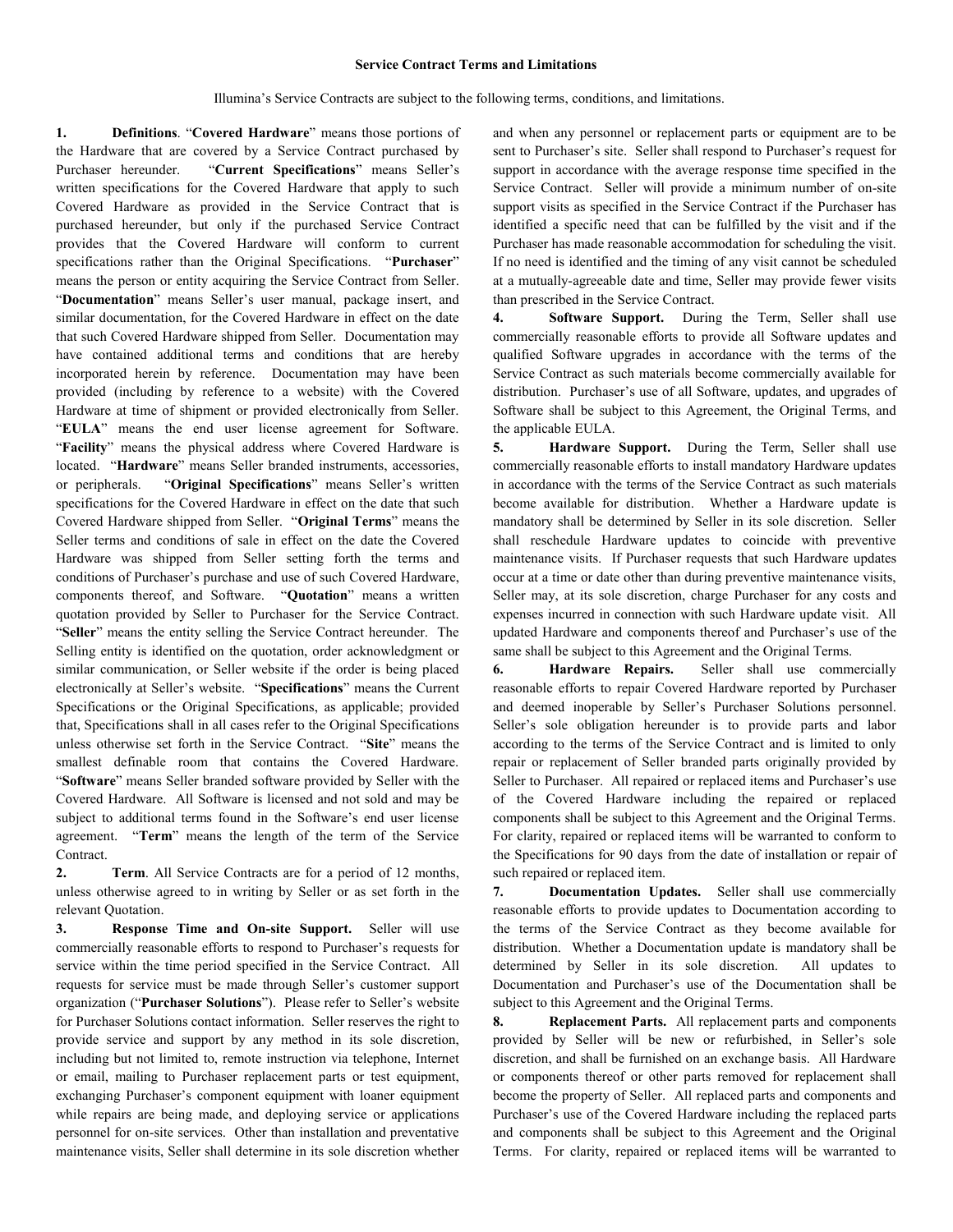conform to the Specifications for 90 days from the date of installation or repair of such repaired or replaced item.

**9. Loaner Hardware.** Seller may choose to provide, in its sole discretion, loaner hardware or components to Purchaser to substitute for the Covered Hardware or a component thereof, while service is being provided. Seller will be responsible for all costs associated with the shipment of such loaner hardware or components to Purchaser's Site, exclusive of any taxes or duties, which are the sole responsibility of Purchaser. Loaner hardware or components shall be certified by Seller's Purchaser Solutions using the same criteria as used for new hardware or components. Loaner hardware or components shall remain the sole property of Seller, and must be returned within 30 days of Seller's request. Purchaser's use of loaner hardware or components shall be subject to Seller's current terms and conditions of sale that apply to such loaner hardware or component.

**10. Preventative Maintenance Visits.** Seller will provide a preventative maintenance on-site visit according to the terms of the Service Contract, which may result in two to three days of system down time to Purchaser. Seller shall cooperate with Purchaser to schedule such preventative maintenance visits at a time that is mutually convenient for both parties. All such preventative maintenance services will be provided by Seller designated service personnel. All travel, labor and parts/materials expenses associated with prescribed preventative maintenance visits, visits to service, repair or replace covered items, and applications support visits as provided for in the Service Contract are included in the price set forth for such Service Contract. Preventative maintenance services include testing and adjusting the Covered Hardware to the Specifications. If any preventative maintenance visit within the Term is precluded due to Purchaser's inability to provide a sufficient time period for such services and down time, Seller shall not be obligated to provide a substitute preventative maintenance visit. Seller shall not be liable for any economic, consequential, incidental, special or other damages or losses of any kind resulting from the down time during such preventative maintenance visits.

## **11. Purchaser Responsibilities**.

a. Proper Use: The performance of Covered Hardware when operated in corrosive environments, or in conditions, or in a manner, outside of the Specifications including Seller's site requirements found in the Documentation or not in accordance with its Documentation may have their performance adversely affected, and are therefore not guaranteed hereunder. The Purchaser agrees to use the Covered Hardware in a safe and reasonable manner pursuant to the Documentation and the Original Terms.

b. Access: The Purchaser will provide Seller with access to the Covered Hardware along with adequate working space and facilities within a reasonable distance of the Covered Hardware. Access will also be provided to all information and facilities that are reasonably necessary for Seller to service the Covered Hardware.

c. Data Back-up and Security: The Purchaser is responsible for maintaining a procedure to reconstruct any lost or altered files, data, or programs, as well as for the security of all confidential, proprietary, and classified information.

d. Networking: The Purchaser is responsible for maintaining all computer networking as it relates to the integration of any components of the Covered Hardware outside of such system and within the Purchaser's network.

e. Representative: A representative of Purchaser will be present on-site at all times service is being performed by Seller's designated service personnel.

f. Toxic/BioHazardous Substances: The Purchaser will notify Seller in writing if any Covered Hardware is used for analysis of toxic, hazardous or dangerous substances. Such Covered Hardware must be decontaminated by Purchaser in accordance with Seller's decontamination procedures and Purchaser shall fax a completed and executed Decontamination Certificate to Purchaser Solutions before any service may be performed on the Covered Hardware.

g. Environment: The Purchaser agrees to provide Seller's designated service personnel with a safe environment for their work.

h. Disposal of Waste Products: The Purchaser is responsible for the proper disposal of waste products that result from maintenance and service work on the Covered Hardware.

i. Facilities: The Purchaser is responsible for ensuring that the Site will adhere to Seller's site requirements found in the Documentation or Specifications. Any material deviation from Seller's site requirements affecting the proper functioning of the Covered Hardware shall relieve Seller of its obligations under this Agreement, including without limitation, under the Service Contract.

**12. Exclusions and Restrictions**. The terms of this Agreement cover maintenance and repair for conditions that result from normal use and operation as described in the Documentation for the Covered Hardware. Seller will not be obligated to perform maintenance or repair on any Covered Hardware which, in its reasonable judgment:

a. Has been subjected to abuse, misuse, neglect, negligence, accident, improper testing, improper installation other than installation performed by Seller authorized personnel, improper storage, improper handling, or use contrary to any instructions issued by Seller or has been used in any manner inconsistent with its Documentation:

b. Has been repaired, altered, disassembled, reassembled, or damaged as a result of modifications made to the Covered Hardware that were not authorized in writing by Seller;

c. Has been damaged by environmental conditions at the Site;

d. Has not been installed, operated, repaired and maintained in accordance with its Documentation or has been damaged due to operators failing to perform standard operating procedures or routine maintenance as prescribed in the applicable Documentation;

e. Has been moved from the Site by persons not expressly authorized in writing by Seller;

f. Has been used with any third party software, hardware, or item including, without limitation, reagent which has not been previously approved in writing by Seller;

g. Has been exposed to Bio-safety Level 3 or 4 agents (as defined by The Occupational Safety and Health Administration);

h. Has been exposed to radioactivity, and has not been decontaminated to below exempt levels; or

i. Has been damaged due to an act of Force Majeure as defined herein.

**13. Services by Third Parties on Seller' Behalf**. Seller reserves the right to retain or contract outside vendors of its choosing to provide service and support hereunder. In any instance where the terms and conditions of such vendor's service, support, and warranty agreement conflicts with the terms and conditions of this Agreement, the terms and conditions of this Agreement shall govern; provided, however that any exclusions on coverage contained in an OEM vendor's terms and conditions shall remain in full force and effect.

**14. Relocation of Hardware**. All Service Contracts terminate automatically with immediate effect and without the need for notice to Purchaser if Covered Hardware is moved to a different Facility. Upon such termination, Seller will credit Purchaser's account with Seller an